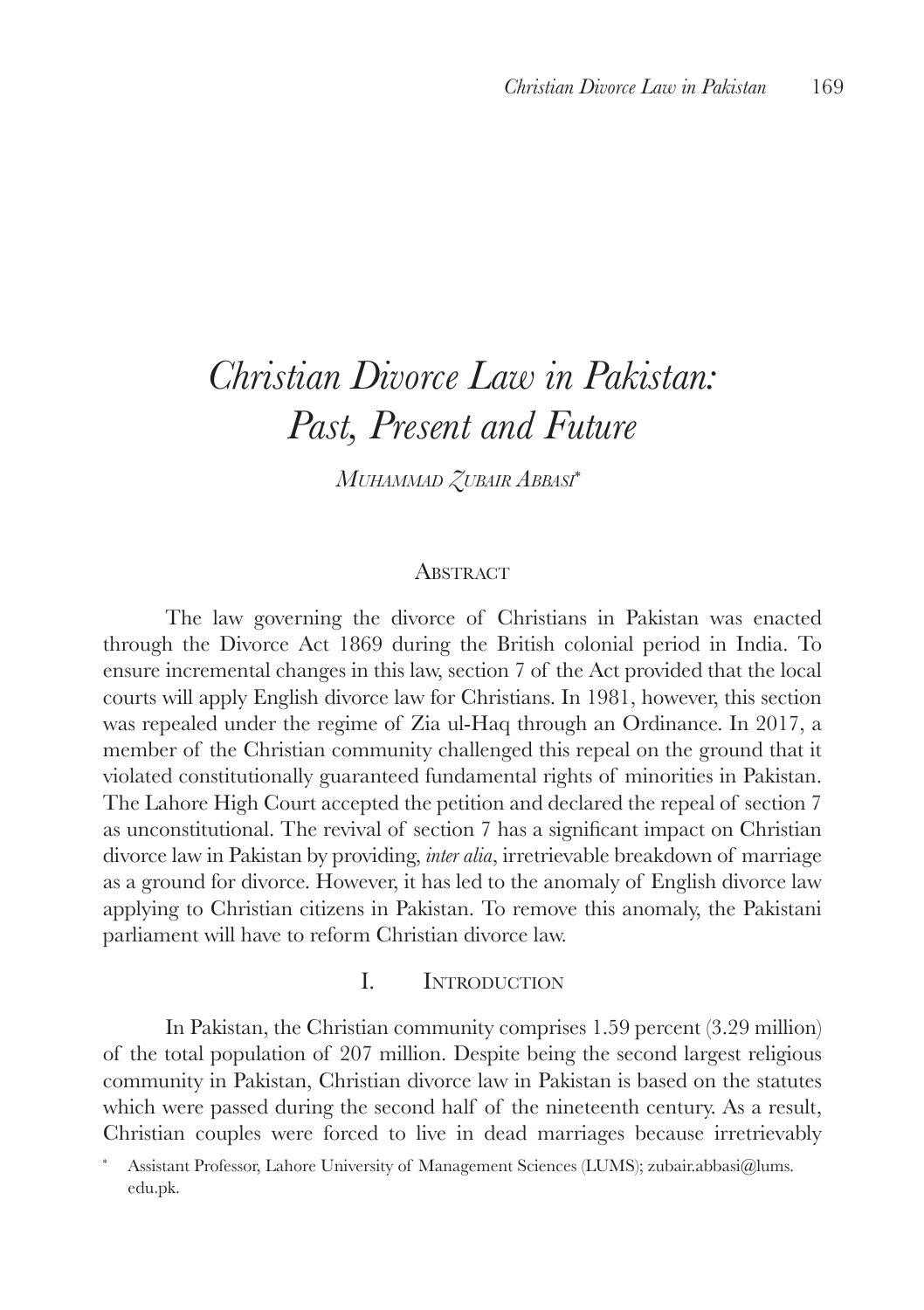broken-down Christian marriages could not be dissolved under the law. All this, however, changed in 2017 when the Chief Justice Mansoor Ali Shah of the Lahore High Court delivered a landmark judgment recognizing irretrievable breakdown as a valid ground for divorce under Christian divorce law in Pakistan.

In this article, I analyze the judgment in *Ameen Masih v Federation of Pakistan*<sup>1</sup> to assess its implications for Christian divorce law in Pakistan. This article is divided into three parts. Part 1 traces the historical development of Christian divorce law during colonial and post-colonial periods and illustrates how General Zia ul-Haq's amendment of the Divorce Act 1869, coupled with the promulgation of Islamic criminal law against extra-marital sex (*zina*), condemned Christian couples to live in dead, and often abusive, marriages. Part 2 examines the judgment of the Lahore High Court, in which the Court recognized irretrievable breakdown as a valid ground for divorce. Part 3 explores the implications of this judgment for the Christian community in Pakistan. This article points out that although the judgment has provided the irretrievable breakdown of marriage as a valid ground under Christian divorce law, it has left the Christian citizens of Pakistan to be governed under the provisions of foreign English divorce law. The Pakistani parliament will have to remove this anomaly by expanding the scope of divorce under Christian law through a statute.

# II. Christian Divorce Law In Pakistan: Historical Context

In Christian law, marriage is a sacred covenant which must not be broken. The New Testament provides very narrow grounds for divorce. The Gospel of Matthew states: 'whoever divorces his wife, except for immorality, and marries another woman commits adultery'.2 The divorce laws of many Christian countries, therefore, provide only limited grounds for divorce. In the United Kingdom, the Church of England, as a separate entity from the Catholic Church, emerged in part due to the Pope's refusal to grant an annulment to King Henry VIII from his marriage to Catherine of Aragon because she had been unable to give birth to a son and heir to the King.3 The Divorce Reform Act 1969 provided the ground of irretrievable breakdown of the marriage for divorce under English law. Further development and consolidation of English divorce law was undertaken through the Matrimonial Causes Act 1973 which became the primary law governing marriage

<sup>1</sup> PLD 2017 Lahore 610.

<sup>&</sup>lt;sup>2</sup> Matthew 19:7-9, *The Holy Bible*, containing the Old and New Testaments, King James Version (New York: American Bible Society 1999) 2062.

<sup>3</sup> David G Newcombe, *Henry VIII and The English Reformation* (Routledge 1995) 12.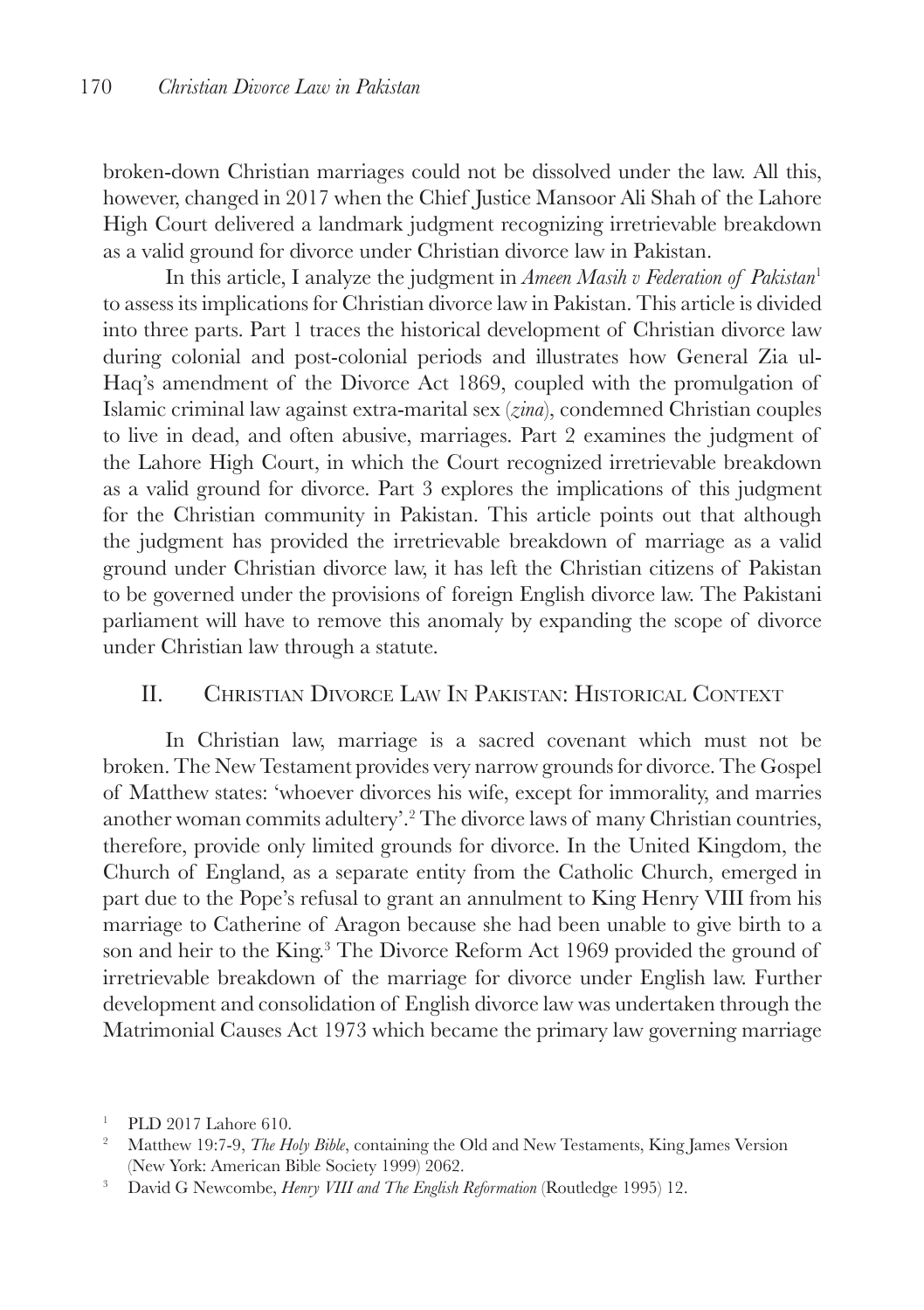and divorce law in England and Wales. Despite these developments, a unilateral right to no-fault divorce is not available under English law.4

In colonial India, the law governing Christian divorce was first enacted in the form of the Divorce Act 1869. It provided limited and unequal grounds for dissolution of marriage for both the husband and the wife. Under section 10 of the Act, a husband could petition the court to grant a divorce by accusing his wife of adultery. A woman could also petition for divorce under the same ground of adultery, but additionally, she had to prove that the husband had changed his religion from Christianity or committed bigamy, or rape or sodomy or bestiality, or cruelty or desertion, without reasonable excuse, for two years or more.<sup>5</sup> During the British colonial period in India, this statute was amended to update the law with the passage of time to accommodate societal changes. The most significant change occurred in 1912 when section 7 was added to the Act. Under this section, a relief of dissolution of marriage could be given in accordance with the contemporary principles of divorce law as applied in England. Section 7 provided:

Court to act on principles of English Divorce Court: Subject to the provisions contained in this Act, the Courts shall, in all suits and proceedings hereunder, act and give relief on principles and rules which, in the opinion of the Courts, are as nearly as may be conformable to the principles and rules on which the Court for Divorce and Matrimonial Causes in England for the time being acts and gives relief.

In 1981, however, during the regime of General Zia ul-Haq, section 7 of the Act was repealed through the Federal Laws (Revision & Declaration) Ordinance 1981. This removal of section 7 changed the original spirit of the Act, making it restrictive and ossified its provisions. Since the UK Matrimonial Causes Act 1973 had given the irretrievable breakdown of a marriage as a ground for

<sup>4</sup> In a recent judgment, the UK Supreme Court denied a wife's petition to divorce her husband on the basis of irretrievable breakdown of marriage. *Owens v Owens* [2018] UKSC 41.

<sup>5</sup> Section 10 states: "Any husband may present a petition to the Court of Civil Judge praying that his marriage may be dissolved on the ground that his wife has, since the solemnization thereof, been guilty of adultery. Any wife may present a petition to the District Court or to the High Court Division, praying that her marriage may be dissolved on the ground that, since the solemnization thereof, her husband has exchanged his profession of Christianity for the profession of some other religion, and gone through a form of marriage with another woman; or has been guilty of incestuous adultery, or of bigamy with adultery, or of marriage with another woman with adultery, or of rape, sodomy or bestiality, or of adultery coupled with such cruelty as without adultery would have entitled her to a divorce mensa et toro, or of adultery coupled with desertion, without reasonable excuse, for two years or upwards. Every such petition shall state, as distinctly as the nature of the case permits, the facts on which the claim to have such marriage dissolved is founded."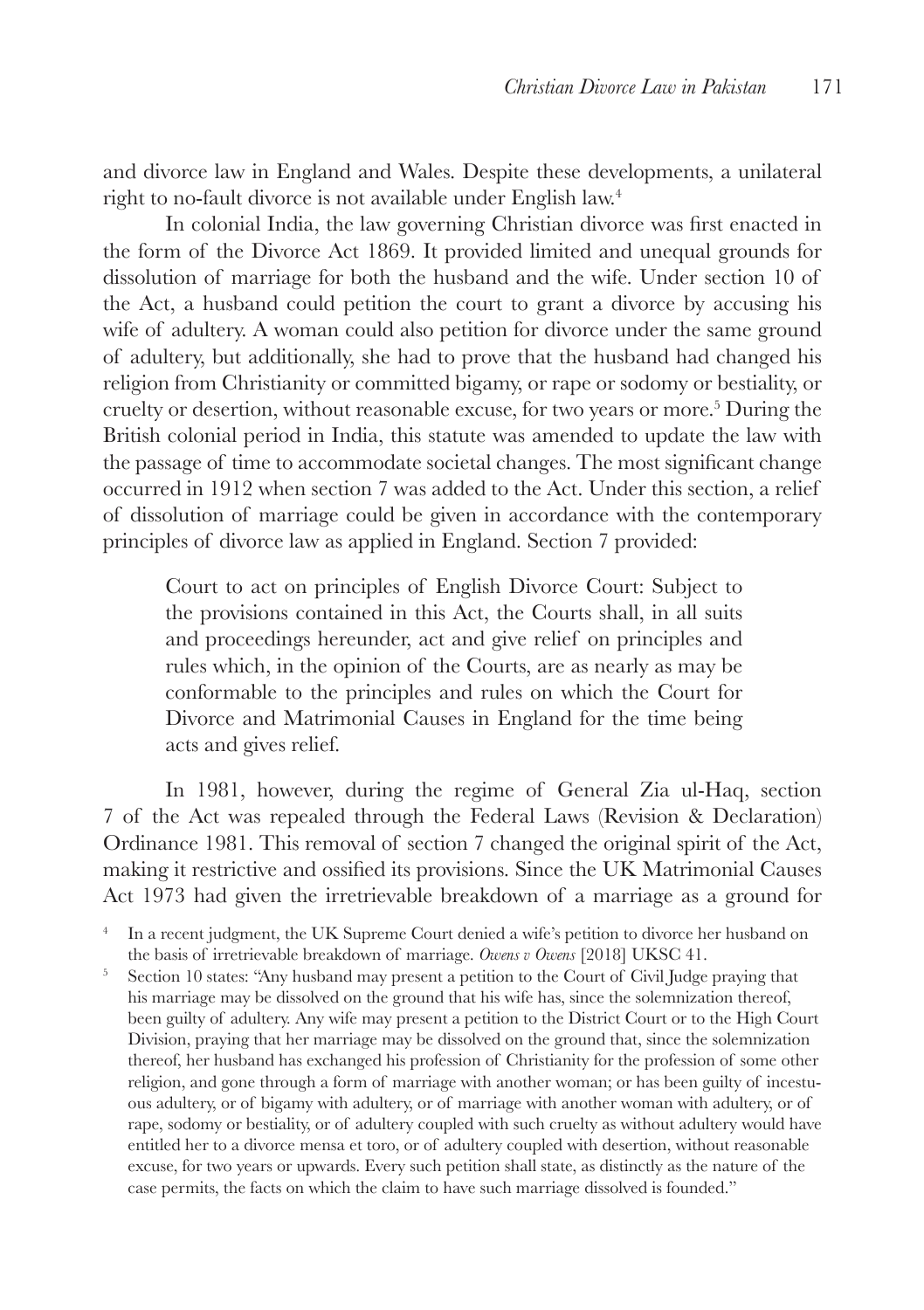divorce, the repeal of section 7 foreclosed a ground for divorce which should have been available to Christians in Pakistan just as it was available in English Divorce and Matrimonial Causes Court. With many Christians unwilling to accuse their spouses of adultery, or unable to prove such a charge to get divorce decrees, the law trapped them in their marriages.

The impact of the repeal of section 7 of the Act was exacerbated because of the promulgation of the Offense of Zina (Enforcement of Hudood) Ordinance 1979 which made extra-marital sex a criminal offense. Simultaneously, the Offense of Qazf (Enforcement of Hudood) Ordinance 1979 declared false accusation of *zina* (extramarital sex) as a penal offense. These legal developments had far-reaching consequences for a divorcing Christian couple whose personal dispute about the dissolution of marriage might have led to criminal sanctions either for one or both of them. In this way, after the repeal of section 7 of the Act, a Christian marriage could not be dissolved without leading to criminal penalties under the Hudood Ordinances. This led many Christian women to convert from Christianity in order to escape from their bad marriages. In several reported cases,<sup>6</sup> Christian wives claimed dissolution of their marriages upon their conversion to Islam.

The requirement to prove adultery for getting a decree of dissolution of marriage poses its own challenges. In *Parveen Amanual v Additional District Judge-III*, <sup>7</sup> it was held that a claim for dissolution of marriage should be based on concrete facts supported by reliable and cogent evidence and not mere allegations. The court cannot dissolve a marriage or grant separation on mere assertion that the wife is not willing to live with her husband. In *Mushtaq v Fareeda*, 8 after evaluating the allegations of adultery by a Christian husband, the court refused to confirm the decree of the dissolution of marriage. This meant that a wife, who was accused by her husband of adultery, was still required to live with him. The irretrievable breakdown of their marriage was not recognized as a valid ground for dissolution of marriage. The spouse must prove the allegations of adultery through corroborative evidence either through witnesses or by relying on surrounding circumstances for the decree of dissolution of marriage. Historically, the courts have held a high standard of proof for matrimonial offenses. In *Inayat Bibi v Harbans Lal*,<sup>9</sup> the court observed that the standard of proof for matrimonial offenses is as stringent as in criminal cases i.e., the case must be proved beyond reasonable doubt. Similarly, in *Anges Jacintha* 

<sup>6</sup> *Salamat Ali v The State* 1989 PCrLJ 978; *Tariq Masih v The State* 2004 PCrLJ 1017; *Afzal Masih v The State* 2004 MLD 970; *Aftab Ahmad v Judge Family Court* 2009 MLD 962.

<sup>7</sup> PLD 2009 Lahore 213.

<sup>8</sup> CLC 1979 Karachi 457.

<sup>9</sup> PLD 1966 Pesh 13.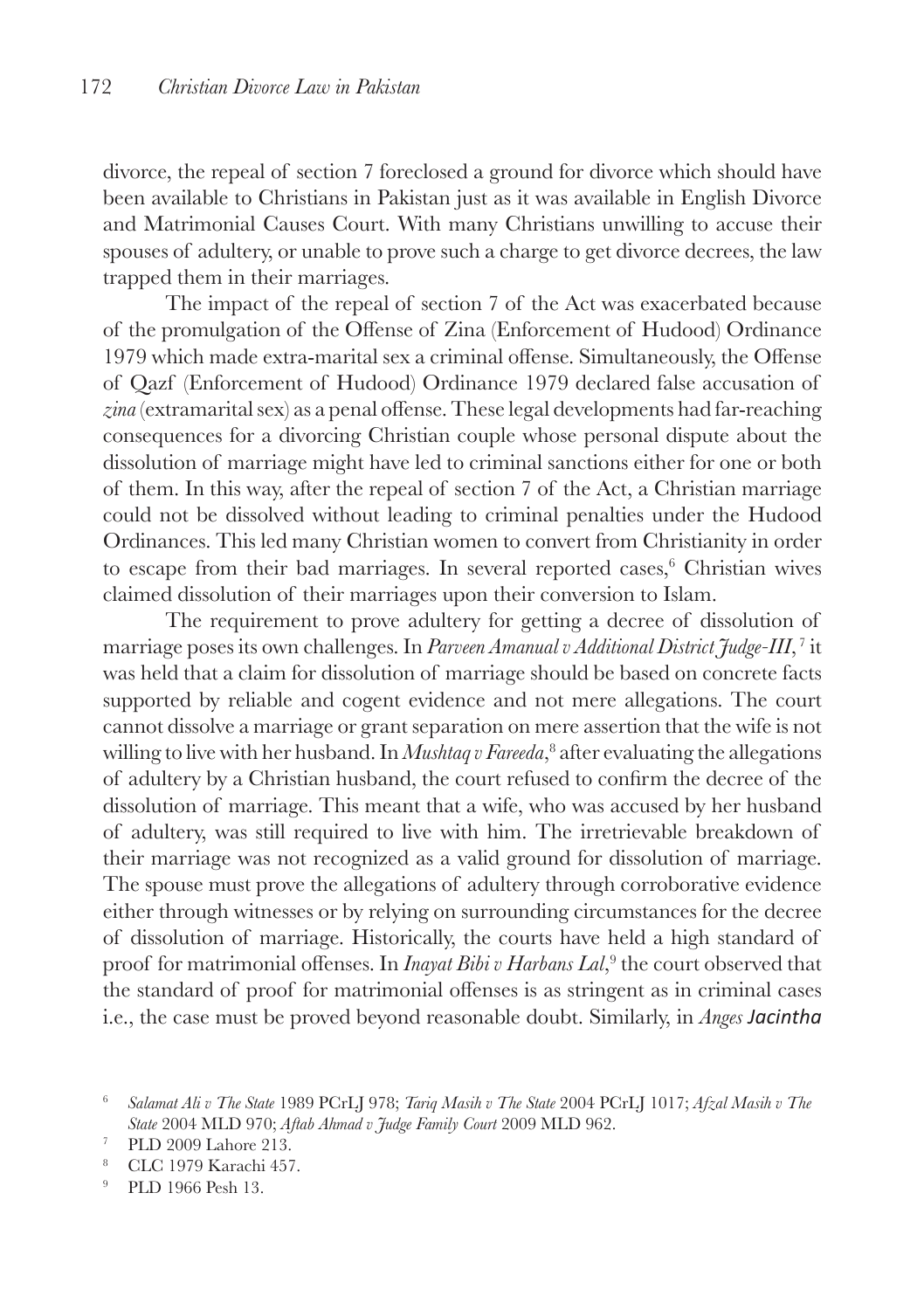*Irene v Augustus Simon D'Souza*, <sup>10</sup> the court held that an inference of adultery cannot be drawn lightly from evidence of association coupled with opportunity. In this case, the court refused to accept as evidence of adultery the fact that the petitioner's husband returned very late from the house of his alleged mistress.

Besides the fact that many petitioners seeking divorce must prove matrimonial offenses according to a standard that is prohibitively difficult, it is worth noticing that adultery is a criminal offense in Pakistan. General Zia ul-Haq introduced the process of Islamization of laws in Pakistan. In 1979, he promulgated four Ordinances to enforce Islamic criminal law. The Ordinances covered the offenses of extra-marital sex (*zina*), the false accusation of *zina* (*qazf*), the drinking of alcohol, and theft. The Offense of Zina (Enforcement of Hudood) Ordinance 1979 applies to both Muslims and non-Muslims. Section 4 of the Ordinance defines extra-marital sex (*zina*) as: "A man and a woman are said to commit '*zina*' if they willfully have sexual intercourse without being married to each other." This section does not make any distinction on the basis of religion. By alleging adultery in order to seek a divorce, the petitioner opened up the possibility of the respondent being charged with a criminal offense which was liable to a maximum of death sentence. Since the burden of proof for both matrimonial and criminal offenses is the same, taking such a ground for divorce could have severe penal consequences. Yet, the failure of a spouse to prove adultery might have made him/her liable to punishment under the Offense of Qazf (Enforcement of Hudood) Ordinance 1979 for false accusation of extra-marital sex (*zina*).11 The impact of the Hudood Ordinances on Christian divorce law is evident from the fact that not a single case of divorce on the allegation of adultery has been reported since the promulgation of Hudood Ordinances in 1979.

### III. Judicial Reform of Christian Divorce Law

In *Ameen Masih v Federation of Pakistan*, <sup>12</sup> a Christian man filed a petition before the Lahore High Court. He contended that since their marriage had irretrievably broken down, he wanted to divorce his wife without accusing her of adultery. He argued that under the repealed section 7 of the Divorce Act 1869, grounds for divorce under the UK Matrimonial Causes Act 1973, were available to him in the courts of Pakistan. These grounds included the ground of irretrievable

<sup>10</sup> PLD 1975 Kar 747. In *Francisco Xavier Pinto v Julie Pinto* PLD 1979 Karachi 716, however, the court held that an inference of the commission of adultery may be drawn from the evidence of association coupled with the opportunity to commit adultery and the evidence of an illicit affection.

<sup>11</sup> *Shaukat Masih v The State* 1987 SCMR 1308; *Yousuf Masih and another v The State* 1994 SCMR 2102.

<sup>12</sup> *Ameen Masih* (n 1).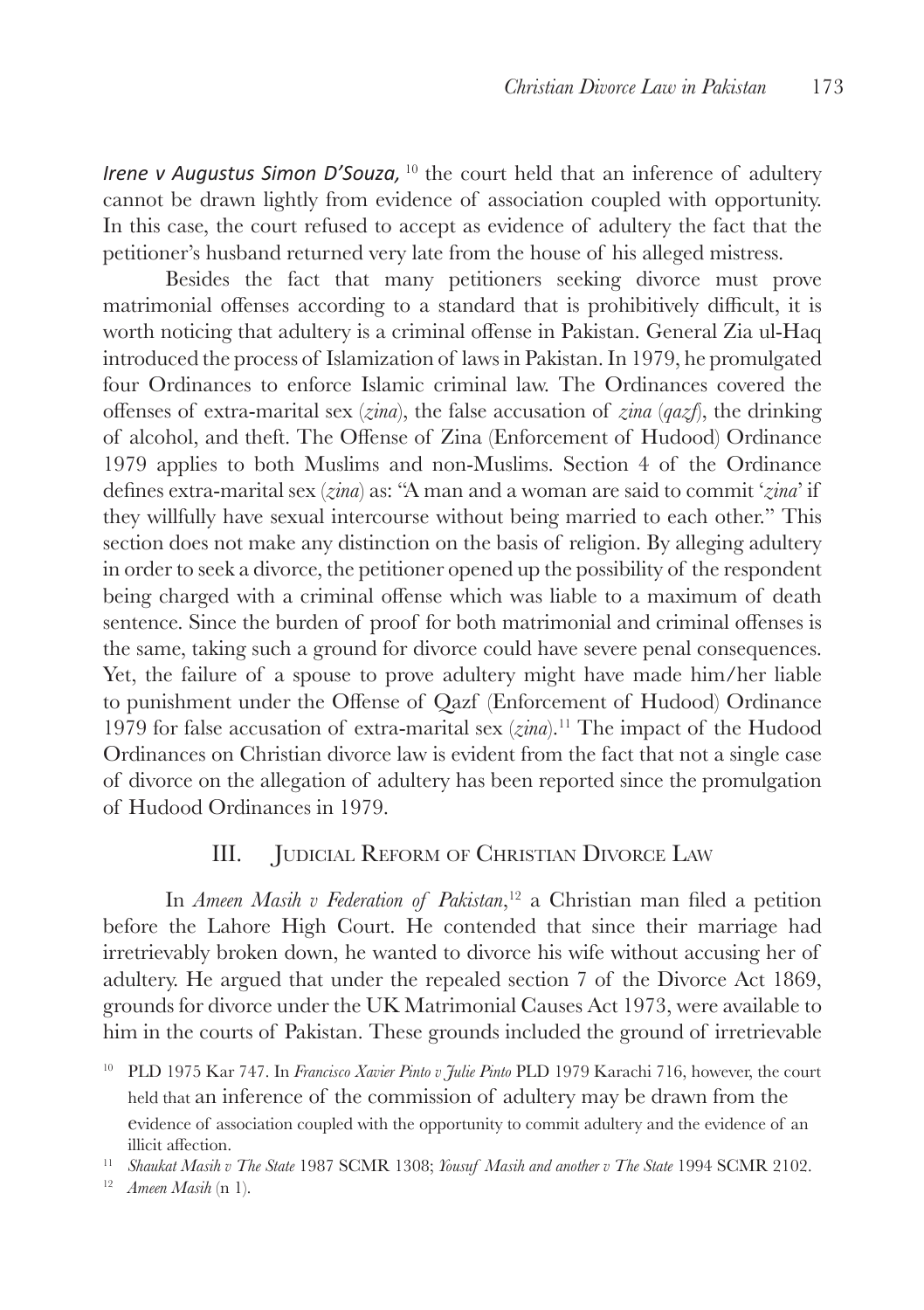breakdown of marriage. However, this section was omitted through the Federal Laws (Revision and Declaration) Ordinance 1981. Therefore, he petitioned the court to declare the repeal of section 7 of the Divorce Act 1869 as unconstitutional on the basis of Article 36 of the Constitution of Islamic Republic of Pakistan 1973 which provides that the State is bound to protect the legitimate rights and interests of the Christians as the citizens of Pakistan.13

The Lahore High Court, in its judgment, traced the history of Christian divorce law. After observing that, historically, divorce has been frowned upon by the church authorities, the Chief Justice Mansoor Ali Shah held:

In Christian majority countries, although it is public policy to discourage divorce, and not to favour or encourage it, public policy does not discourage divorce where the relations between the husband and wife are such that the legitimate objects of the matrimony have been utterly destroyed. The State is not interested in perpetuating a marriage after all possibilities of accomplishing a desirable purpose of such relationship is gone, or out of which no good can come and from which harm may result. Accordingly, it is the public policy to terminate dead marriages.<sup>14</sup>

Justice Shah pointed out that it is in such situations that a 'no fault' divorce mechanism is provided in many jurisdictions. Such mechanisms or statutes allow for a no-fault divorce, or divorce by consent, in which the parties are not required to prove fault or grounds for divorce other than showing irreconcilable differences or an irretrievable breakdown of the marriage. He observed that divorce laws have been amended to provide for the irretrievable breakdown of marriage as a ground for divorce in many Christian populated countries. In India, for instance, the Indian Divorce (Amendment) Act 2001 was enacted which expanded the scope of divorce by providing for the dissolution of marriage by mutual consent.15 This amendment was similar to the provisions for 'dissolution of marriage by mutual consent' for Hindus under Section 13-B of the Hindu Marriage Act 1956, Parsis under Section

<sup>&</sup>lt;sup>13</sup> Article 36 of the Constitution of Islamic Republic of Pakistan 1973 provides: "The State shall safeguard the legitimate rights and interests of minorities, including their due representation in the Federal and Provincial services."

<sup>14</sup> *Ameen Masih* (n 1) 625.

<sup>&</sup>lt;sup>15</sup> Section 10-A of the Act provides: "Subject to the provisions of this Act and the rules made thereunder, a petition for dissolution of marriage may be presented to the District Court by both the parties to a marriage together, whether such marriage was solemnized before or after the commencement of the Indian Divorce (Amendment) Act, 2001, on the ground that they have been living separately for a period of two years or more, that they have not been able to live together and they have mutually agreed that the marriage should be dissolved."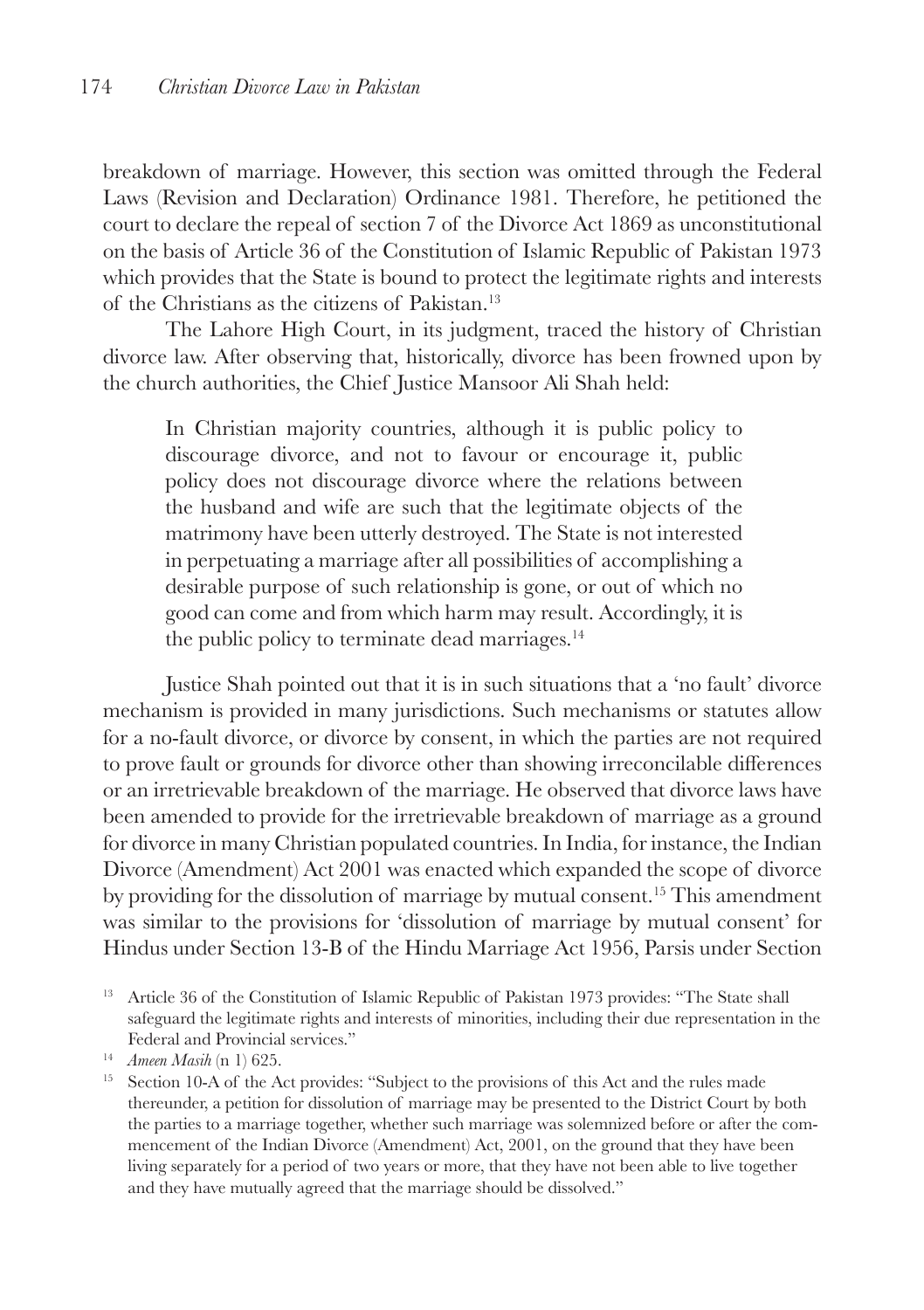32-B of the Parsi Marriage and Divorce Act 1936 and persons marrying under the Special Marriage Act 1954.

Before delving into the jurisprudential analysis, Justice Shah dealt with the objections of the religious clergy who opposed the grounds of divorce other than adultery. In order to ensure effective participation of the Christian community, notices were issued to lawyers, parliamentarians, and Christian religious scholars, seeking their views on the issue. Most of the replies supported the "irretrievable breakdown" of marriage as a sufficient ground for divorce under Christian law. However, a few Christian religious scholars opposed the recognition of the ground of irretrievable breakdown of marriage for divorce as an intrusion in Biblical law by the secular courts. This, according to them, would be a direct affront to the religious sensibilities of the Christian community in Pakistan. To this, Justice Shah replied that in the case at hand, the court was concerned with the constitutionality of a state law. He referred to the oath of judicial office and Article 2A of the Constitution to establish that the judges are duty-bound to uphold, apply, and preserve the Constitution to the exclusion of their personal or religious affinities. He held that under the Constitution, it is the duty of a judge to protect the legitimate rights and interests of the minorities and check all laws pertaining to them on the touchstone of minority rights as enshrined in the Constitution. Justice Shah held:

This Court is only to judicially review the existing State law on the yardstick of constitutional values and fundamental rights guaranteed to the minorities-cum-citizens of this country under the Constitution. Nothing else. The apprehension of the clergy that this Court is deciding against the teachings of the Holy Bible, is unfounded, as this court is doing no such thing. This Court is simply examining the constitutionality of the provision of the impugned Ordinance whereby section 7 of the Act has been deleted. If the Christian clergy are unhappy with the law, they can approach the Parliament for its revision. Therefore, this case is not about examining the canonical or Biblical law but about assessing the legality and constitutionality of item 7(2) of the Second Schedule of Federal Laws (Revision and Declaration) Ordinance, 1981.16

Justice Shah also referred to the international obligations of Pakistan under international covenants such as the Universal Declaration of Human Rights (UDHR) and the International Covenant on Civil and Political Rights (ICCPR),

<sup>16</sup> *Ameen Masih* (n 1) 624.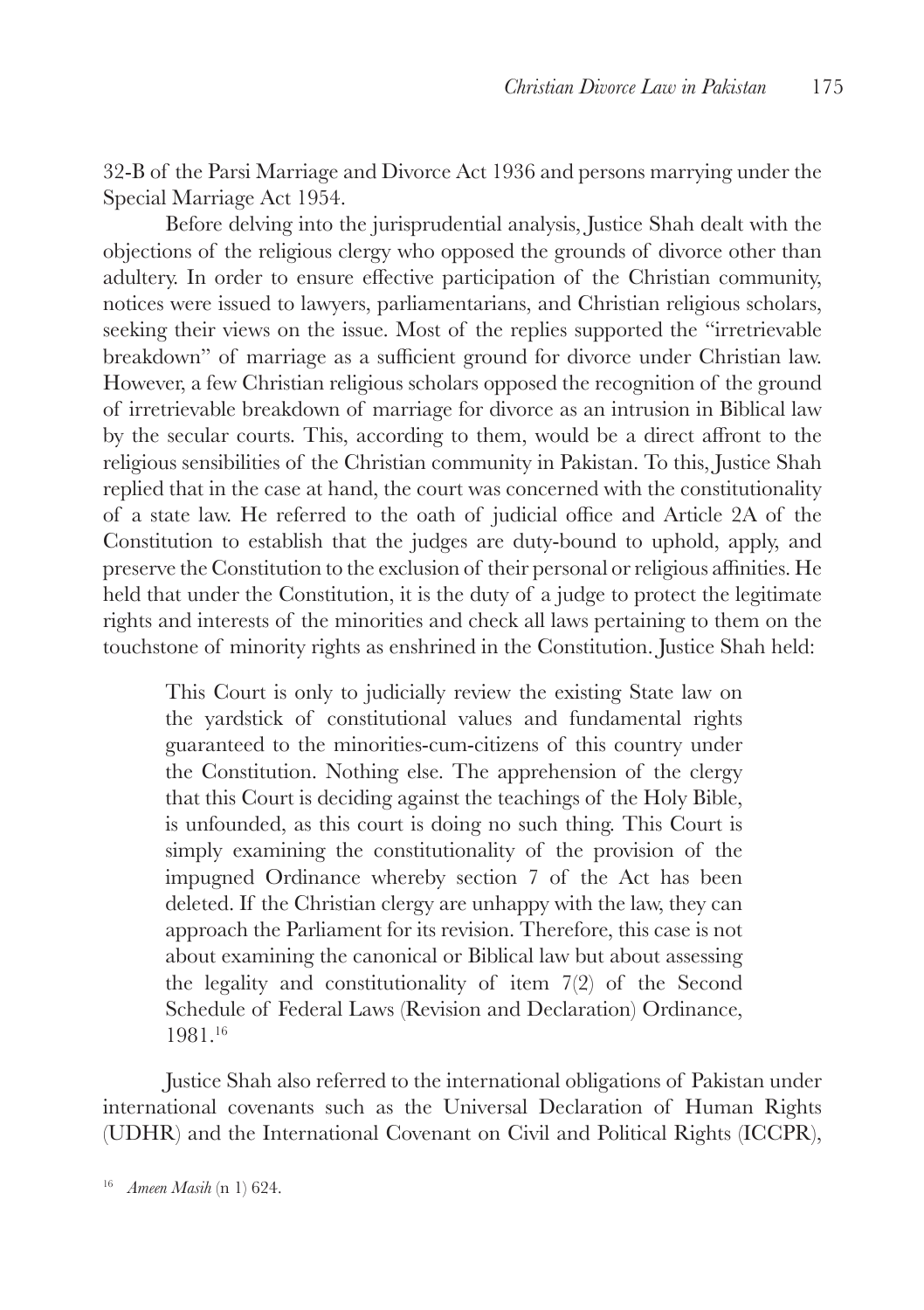which require the protection of minority rights, as well as the domestic obligations of Pakistan under the Constitution which provides for the protection of the rights and interests of minorities. Keeping these obligations in mind, Justice Shah held:

The wisdom and experience behind the liberalization and emancipation of the Christian Divorce law around the world has been the protection of the right to a happy family life and right to dignity of a human being, who cannot be left chained to a dead marriage forever or forced to convert to another religion just to be released of the bondage of an unhappy marriage.<sup>17</sup>

To allow such a situation would "limit the choice of a person to divorce and force a person to lead an unhappy and an oppressive life unless he or she can prove the charge of adultery against the spouse."18 According to Justice Shah, compared with the divorce rights of the Christians in the contemporary world, the limited grounds of divorce under the Divorce Act 1869 amounted to discrimination against the Christian minority in Pakistan.19 Justice Shah observed that the right to family life is based on human dignity which demands that the State must establish a legal system that recognizes the right of every person to create a familial relationship according to one's desires.<sup>20</sup> The impugned amendment limited an individual's freedom to seek divorce, thus perpetuating dead marriages which impair the quality of life and curtail the liberty of individuals by forcing them, against their wills, to live unhappy family lives.<sup>21</sup>

Justice Shah held that the impugned Ordinance not only violates the fundamental rights of the Christians, but is also inconsistent with the Principles of Policy as enshrined in the Constitution. He held that even though these principles are not enforceable as positive fundamental rights, this does not mean that the government can enact laws or make policies which are in direct violation of the guidelines provided therein. He thus held that Article 30 of the Constitution does not protect a law which is inconsistent with the Principles of Policy and therefore

<sup>17</sup> ibid 636.

- 
- <sup>18</sup> ibid.<br><sup>19</sup> ibid 637.
- $20$  ibid 636.
- $21$  ibid.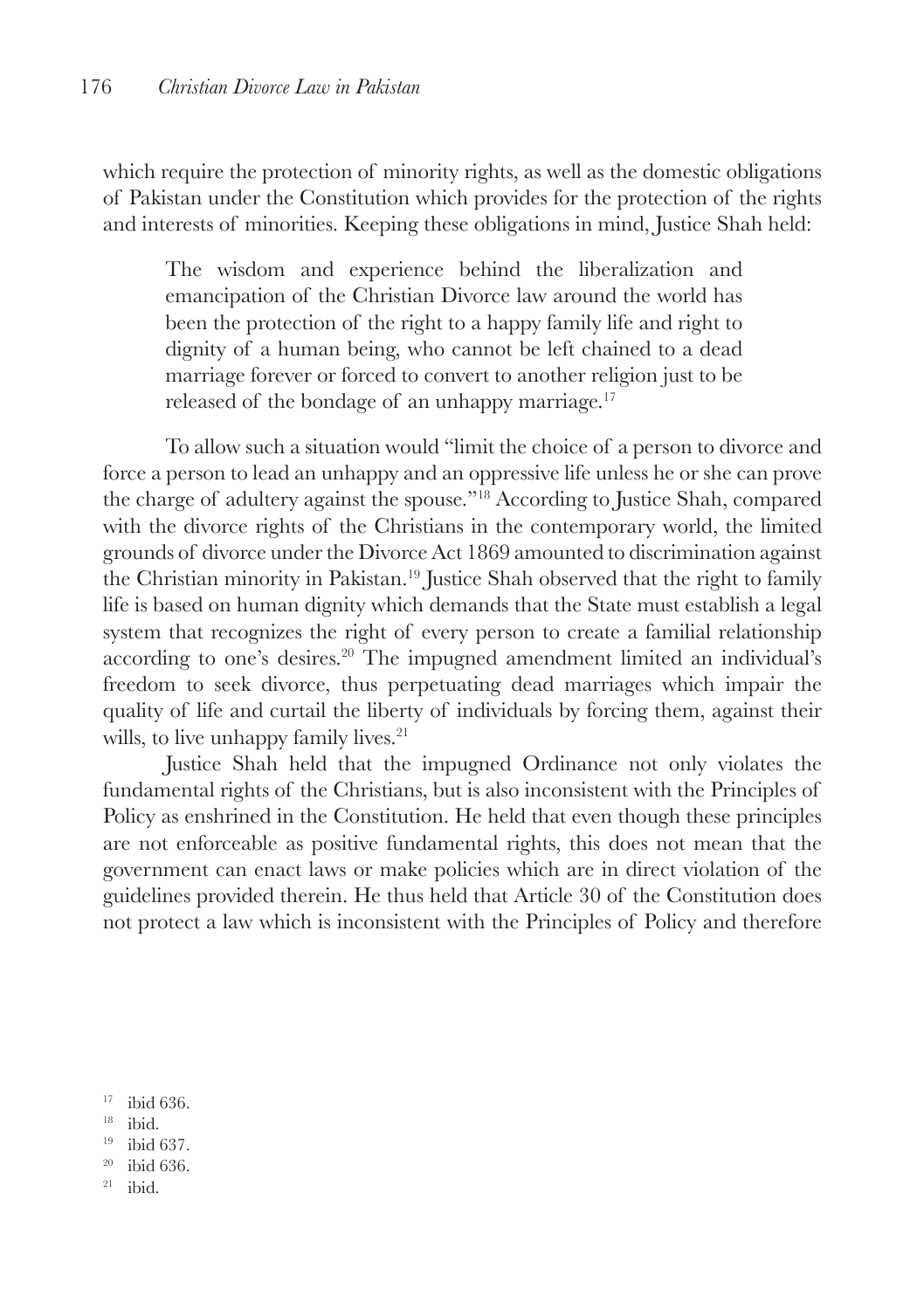any such law can be declared unconstitutional for violating constitutional values.<sup>22</sup> In this context, he observed:

Principles of Policy provide the constitutional aspirations, goals and mission statement for the State of Pakistan. It is a constitutional obligation of the State and its organs and authorities to synchronize with and promote these Principles. These Principles nourish the roots of our democracy and help actualize and fertilize our constitutional values. They are our roadmap to democracy and ensure that the State remains on course to achieve social, economic and political justice. The State or any authority may take time to achieve the said constitutional aspirations due to the non-availability of resources but they cannot at any stage or at any cost go against the Principles of Policy.23

Based on the foregoing discussion, Justice Shah restored section 7 of the Divorce Act 1869 and declared unconstitutional and illegal item 7(2) of the Second Schedule to Federal Laws (Revision & Declaration) Ordinance 1981 because it violated minority rights and infringed constitutional values, fundamental rights, Principles of Policy, and international human rights conventions.<sup>24</sup>

## IV. Implications of the Ameen Masih Case

By holding the repeal of section 7 of the Divorce Act 1869 as discriminatory and therefore unconstitutional, Justice Shah provided a much needed respite to many in the Christian community in Pakistan. Christian spouses no longer have to allege adultery in order to end failed marriages. With that said, the reintroduction of section 7 into the Divorce Act 1869 is not without its problems. Firstly, by holding that section 7 continues to be a part of the Divorce Act 1869, the court has explicitly tied the development of Pakistani law with the 'principles and rules of the Court for Divorce and Matrimonial Causes in England'.25 When the statute was originally enacted, the State of Pakistan did not exist and what is currently

<sup>25</sup> Divorce Act 1869, s 7.

<sup>&</sup>lt;sup>22</sup> Article 30 reads: "Responsibility with respect to Principles of Policy. (1) The responsibility of deciding whether any action of an organ or authority of the State, or of a person performing functions on behalf of an organ or authority of the State, is in accordance with the Principles of Policy is that of the organ or authority of the State, or of the person, concerned. (2) The validity of an action or of a law shall not be called in question on the ground that it is not in accordance with the Principles of Policy, and no action shall lie against the State or any organ or authority of the State or any person on such ground."

<sup>23</sup> *Ameen Masih* (n 1) 638-639.

 $24$  ibid.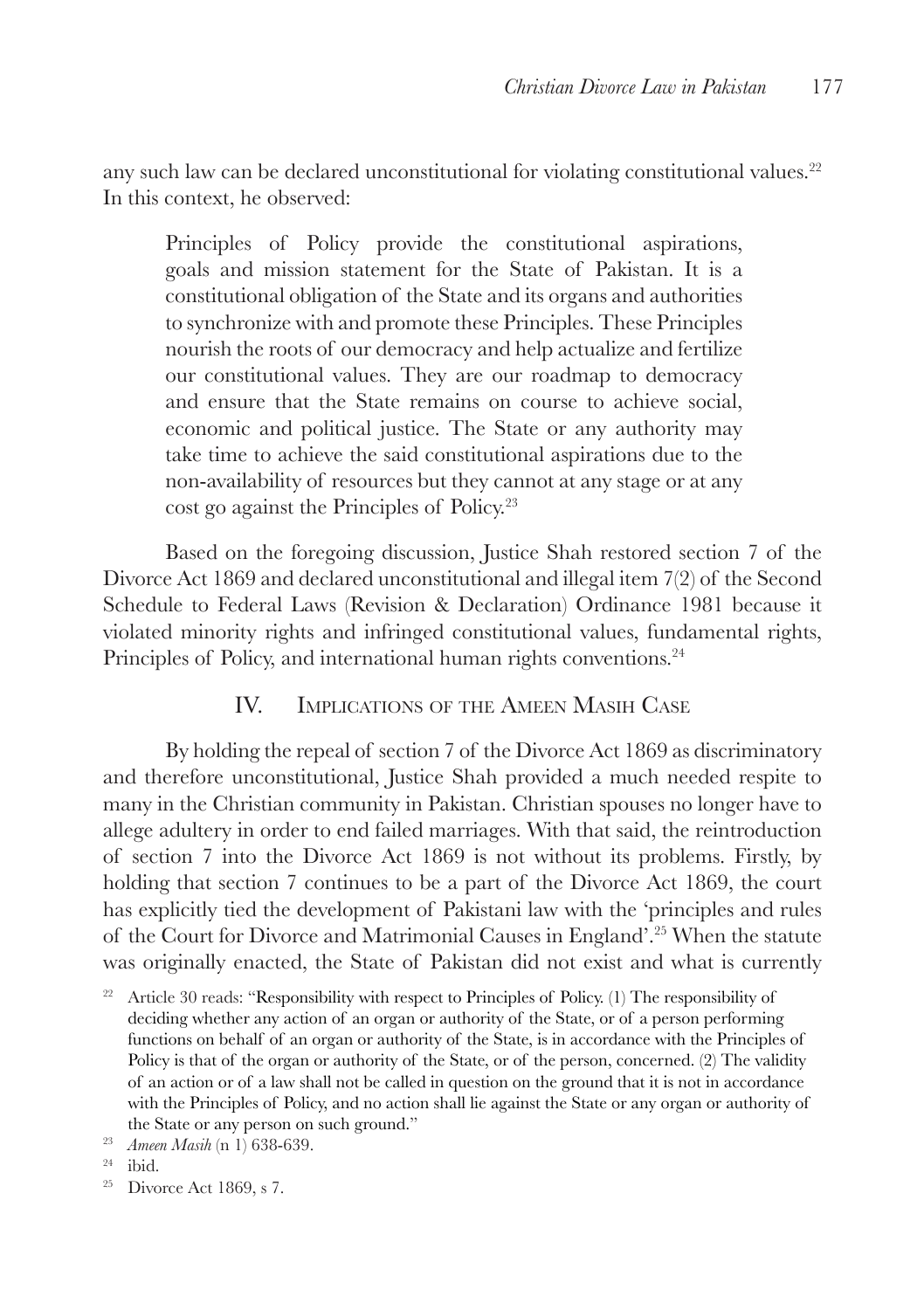Pakistan was part of the British Empire. In that context, the reliance on British legal principles was not unusual. At that time, a British Viceroy ruled India and the highest Court of Appeal was the Judicial Committee of the Privy Council in London. Today, Pakistan is a sovereign country with its own laws and legal principles. To tie the development or application of a law to a foreign court is problematic because of its conflict with the sovereignty of the state and its judiciary under public international law.

The application of English divorce law for Christians in Pakistan may result in Pakistani courts having to awkwardly apply foreign law to its citizens. In 1963, when section 7 was part of the Divorce Act 1869, the Chief Justice of Lahore High Court in, Manzur Qadir, had regarded this section as anachronistic in the case of *Marie Antoinette v Oswald Robert Palmer*. 26 In this case, a Christian couple sought dissolution of marriage. The issue at hand was whether the husband could be ordered to pay the expenses of litigation of the wife while her suit for dissolution of marriage was pending. The court observed that there was no provision in the Divorce Act 1869, which authorized the court to order such payment. The court, however, asked the husband to make such payment to his wife because the English Matrimonial Causes Rules 1937 provided for the payment of such expenses.<sup>27</sup> On appeal, the case went to a larger bench of the High Court headed by the Chief Justice, Manzur Qadir, who after expressing reservations regarding section 7 of the Act, held:

This provision is an anachronism in the statute book of Pakistan after Independence, I have no doubt. But that is a matter for the Legislature to consider. The plain duty of a Court is to give effect to the intent of the lawmaker irrespective of other considerations. It seems to me clear that it was the intention of the lawmaker that Courts in this country should refrain from giving relief in circumstances in which the English Divorce Court does not give relief and should give relief where that Court would give it.28

As a result of the judgment of the Lahore High Court in the *Ameen Masih* case, Pakistani judges will have to apply the divorce law which is 'conformable to the principles and rules' which are applied by the Court for Divorce and Matrimonial Causes in England.29 The English law of divorce, however, has been reformed a number of times during the past one and a half century. These reforms are

- <sup>27</sup> PLD 1957 WP Lahore 235.
- <sup>28</sup> Marie Antoinette (n 26).
- <sup>29</sup> Divorce Act 1869, s 7.

<sup>26</sup> PLD 1963 WP Lahore 200.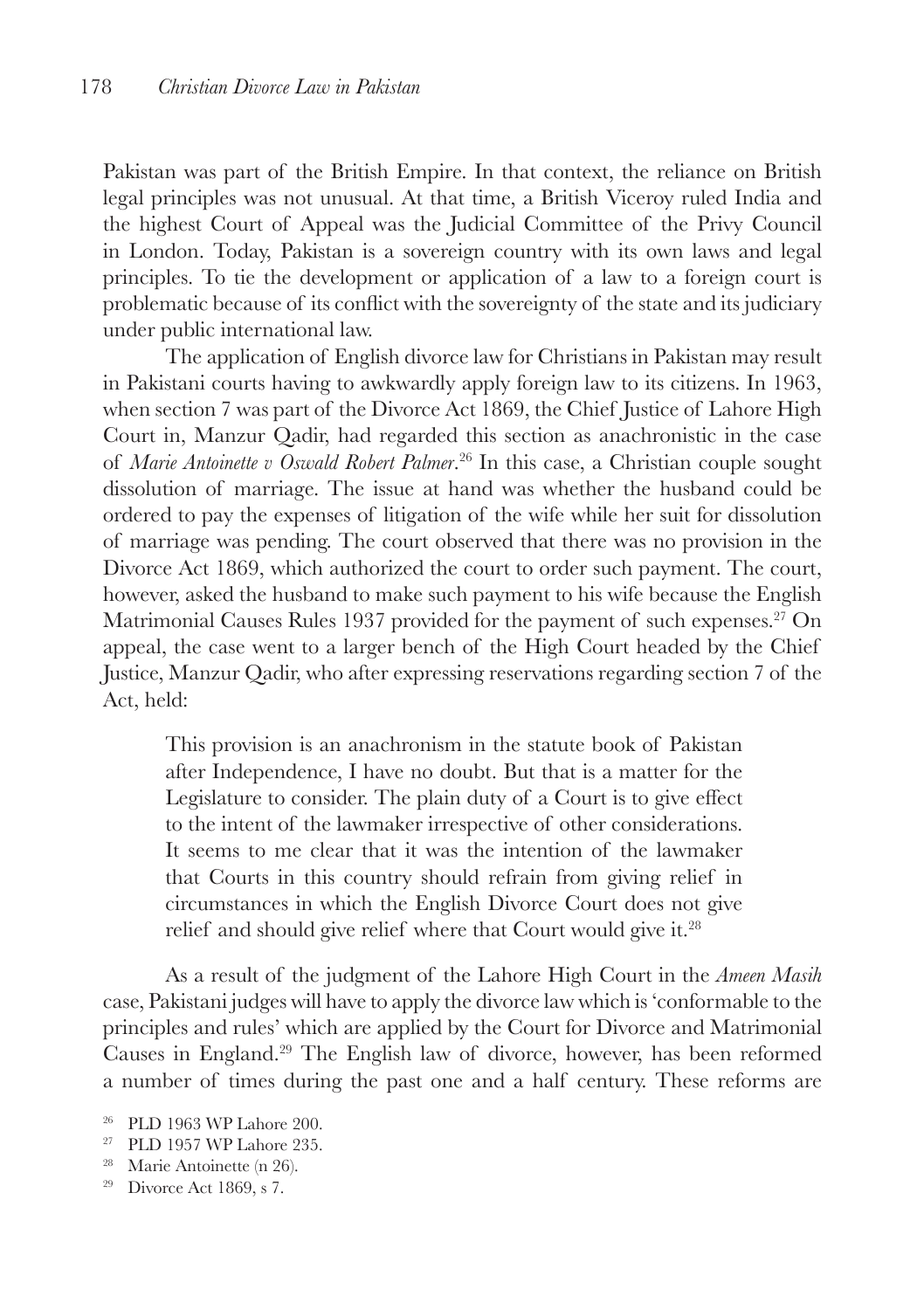procedural as well as substantive in nature. Under the procedural reforms, English divorce law has been transformed into secular law. This change occurred almost a decade before the promulgation of the Divorce Act 1869 in British India. Under the Matrimonial Causes Act 1857, when the Court for Divorce and Matrimonial Causes was established, the divorce jurisdiction of Church courts was abolished.30 The jurisdictional secularization of English divorce law did not automatically lead to its substantive reform because of resistance from the clergy and the Church of England. The change in substantive divorce law happened after "the law of divorce and Canon law of indissolubility of marriage were themselves divorce"<sup>31</sup> and breakdown of the marriage became a ground for divorce under the Divorce Reform Act 1969. While English divorce law was a part of Christian divorce law during the second half of the eighteenth century as a result of the introduction of the Divorce Act 1869 in British India, following the procedural and substantive changes, English law no longer remains a part of Christian divorce law.

As was the case in England, the reform of Christian divorce law in Pakistan has been vehemently opposed by some members of the Christian community in Pakistan. Unlike England, Pakistan follows a personal law system where each religious community is governed by its own personal law.32 The then Punjab Human Rights and Minorities Affairs Minister, Khalil Tahir Sandhu, stated that he believed marriage to be a religious covenant and, therefore, he did not believe in divorce. He was quoted as stating, in a meeting organized to discuss tabling a bill to enact changes in the Divorce Act 1869, "[How] can a court touch the law ordained by our faith?"33 During the hearing of the *Ameen Masih* case, the then Federal Minister for Human Rights, Senator Kamran Michael, himself a Christian, cited relevant verses from the Bible to support his stance that religious laws could not be altered to bring them in line with fundamental human rights as that would be a violation of religious principles.<sup>34</sup> He opposed the reintroduction of section 7 in the Divorce Act 1869. After the judgment in the *Ameen Masih* case, some members of the Christian community challenged it before the larger bench

 $^{30}$  J H Baker,  $An\ Introduction$  to English Legal History ( $4^{\rm th}$ edn, Oxford University Press 2007) 496. ibid 497.

<sup>32</sup> About one third of the world's population lives under a system of state-enforced religious family law as opposed to a unified national legal code which governs matters such as marriage, divorce, maintenance, and inheritance. Most of these countries are post-colonial states where the colonial rulers employed a pluralistic legal system which was later inherited by these nations. Yuksel Sezgin, *Human Rights Under State-Enforced Religious Family Laws in Israel, Egypt and India* (Cambridge University Press 2013) 1–12, 205–214.

- <sup>33</sup> Asif Aqeel, 'Why Divorce is Close to Impossible for Christians in Pakistan' (*Herald Magazine*, 25 July 2016) <http://herald.dawn.com/news/1153471> accessed 18 February 2019.
- <sup>34</sup> 'LHC Reserves Ruling on Christian Divorce Law after Leaders Oppose Changes' (*The Dawn*, 21 January 2017). <www.dawn.com/news/1309764> accessed 18 February 2019.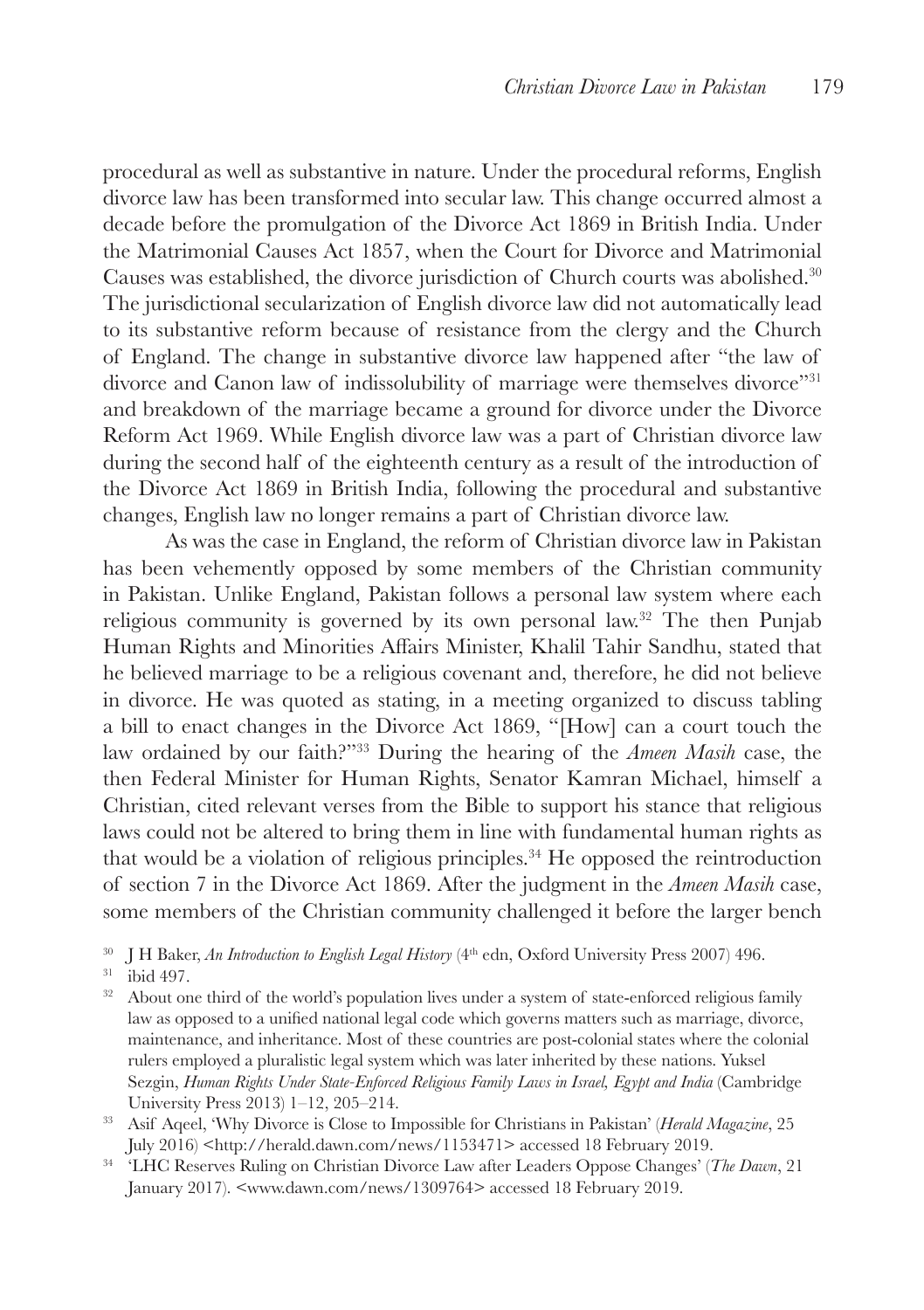of the Lahore High Court by filing an appeal which has been pending adjudication since 2017. This resistance to the reinstatement of section 7 in the Act is justifiable on the ground that English divorce law has been secularized during the nineteenth century. Therefore, it seems inappropriate to subject the Christian community in Pakistan to that law.

Despite objections to the secular nature of contemporary English divorce law, the reintroduction of section 7 into the Divorce Act 1869 is likely to protect the rights of Christian wives by replacing the redundant provisions of the Act with English divorce law. For instance, section 39 of the Divorce Act 1869 provides the court the power to order the settlement of a wife's property if a dissolution of marriage or judicial separation has occurred due to adultery on the part of the wife. This section provides that the court, "may order such settlement as it thinks reasonable to be made of such property or any part thereof, for the benefit of the husband, or of the children of the marriage, or of both." There is, however, no corresponding provision for the settlement of a husband's property in favour of the wife in the Divorce Act 1869. In the Matrimonial Causes Act 1973, section 24 provides the court the power to order the transfer of a property from one party to another or the outright settlement of a property for the benefit of the other party.<sup>35</sup> This section does not discriminate in its application on the basis of gender, unlike the Divorce Act 1869. Similarly, there have been developments in case law with regards to the financial rights of spouses upon divorce in the United Kingdom that may now be applicable in Pakistan. In *White v White*, 36 a landmark judgment of the House of Lords, it was ruled that in deciding the division of assets, a fundamental criterion should be equality between the parties and not necessarily their respective needs or what assets they brought into the marriage. Lord Nicholls held:

Equality should be departed from, only if, and to the extent that, there is good reason for doing so…. The need to consider and articulate reasons for departing from equality would help the parties and the court to focus on the need to ensure the absence

<sup>35</sup> This section, in part, states: "(1) On granting a decree of divorce, a decree of nullity of marriage or a decree of judicial separation or at any time thereafter (whether, in the case of a decree of divorce or of nullity of marriage, before or after the decree is made absolute), the court may make any one or more of the following orders, that is to say: (a) an order that a party to the marriage shall transfer to the other party, to any child of the family or to such person as may be specified in the order for the benefit of such a child such property as may be so specified, being property to which the first-mentioned party is entitled, either in possession or reversion; (b) an order that a settlement of such property as may be so specified, being property to which a party to the marriage is so entitled, be made to the satisfaction of the court for the benefit of the other party to the marriage and of the children of the family or either or any of them."

<sup>36</sup> [2001] 1 AC 596.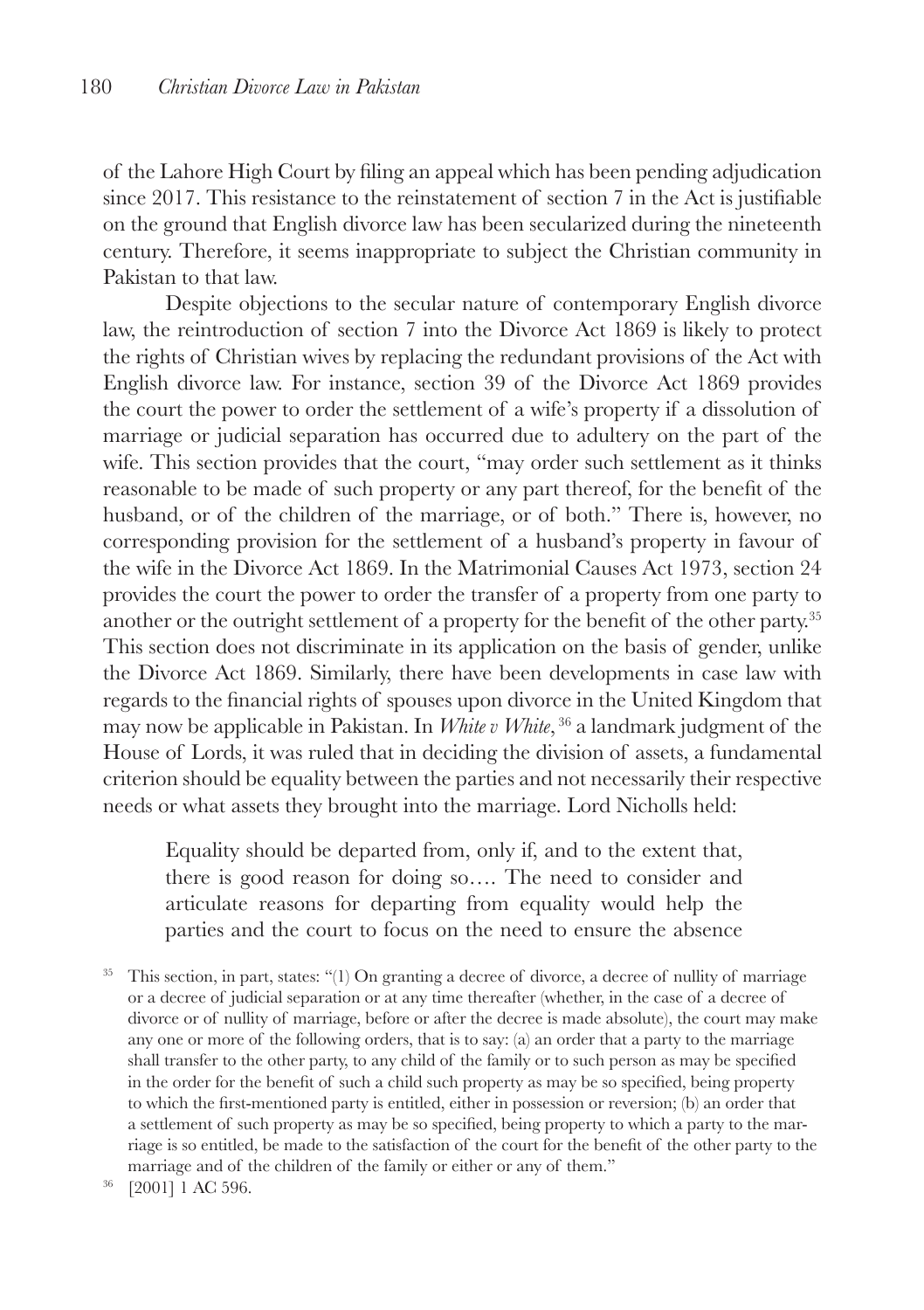of discrimination.37

This approach, similar to the principle of community/matrimonial property, has not been applied in Pakistan and would be a major development in Christian divorce law which has only been marginally reformed in more than one and a half century.

After the judgment in the *Ameen Masih* case, the government proposed the Christian Marriage and Divorce Bill, 2017.38 The Federal Minister for Human Rights, Dr. Shireen Mazari, has tabled a new Christian Divorce Bill to protect the rights of Christian minorities in Pakistan.39 The enactment of this law is long overdue and has become necessary in the aftermath of the judgment of the Lahore High Court in the *Ameen Masih* case.

# V. CONCLUSION

In light of the foregoing discussion, it is evident that the Lahore High Court judgment in the *Ameen Masih* case is a landmark development regarding Christian divorce law in Pakistan. As a result of this judgment, irretrievable breakdown of marriage is available as a valid ground for the dissolution of a Christian marriage. The even more revolutionary impact of this judgment has been the removal of gender discriminatory provisions of the law applicable to Christian divorce under the Divorce Act 1869. It is likely that divorced women will now be entitled to matrimonial property because of the application of English divorce law upon Christian divorce proceedings in Pakistan.

The positive implications of the judgment in the *Ameen Masih* case, however, have to be taken cautiously for a number of reasons. Firstly, the Christian community in Pakistan holds divergent views regarding divorce given the historical treatment of a Christian marriage as a sacrament dissolvable only upon death. Therefore, despite the benevolent attitude of the Lahore High Court towards the minority community of Christians in Pakistan, the majority of them may not accept the application of secularized English divorce law. Secondly, the English divorce law itself requires reform because unlike the law in a number of jurisdictions, it does not recognize a unilateral right to no-fault divorce. Thirdly, the application of a foreign divorce law to Christians in Pakistan is anomalous because it not only

<sup>37</sup> ibid.

<sup>38</sup> 'Christian Marriage, Divorce Bill to be Sent to Law Ministry for Vetting' (*The News*, 26 October 2017) <www.thenews.com.pk/print/239775-Christian-marriage-divorce-bill-to-be-sent-to-lawministry-for-vetting> accessed 11 February 2019.

<sup>39</sup> Myra Imran, 'New Christian Divorce Bill to be Formulated' (*The News*, 14 September 2018) <www.thenews.com.pk/print/368174-new-christian-divorce-bill-to-be-formulated> accessed 11 February 2019.